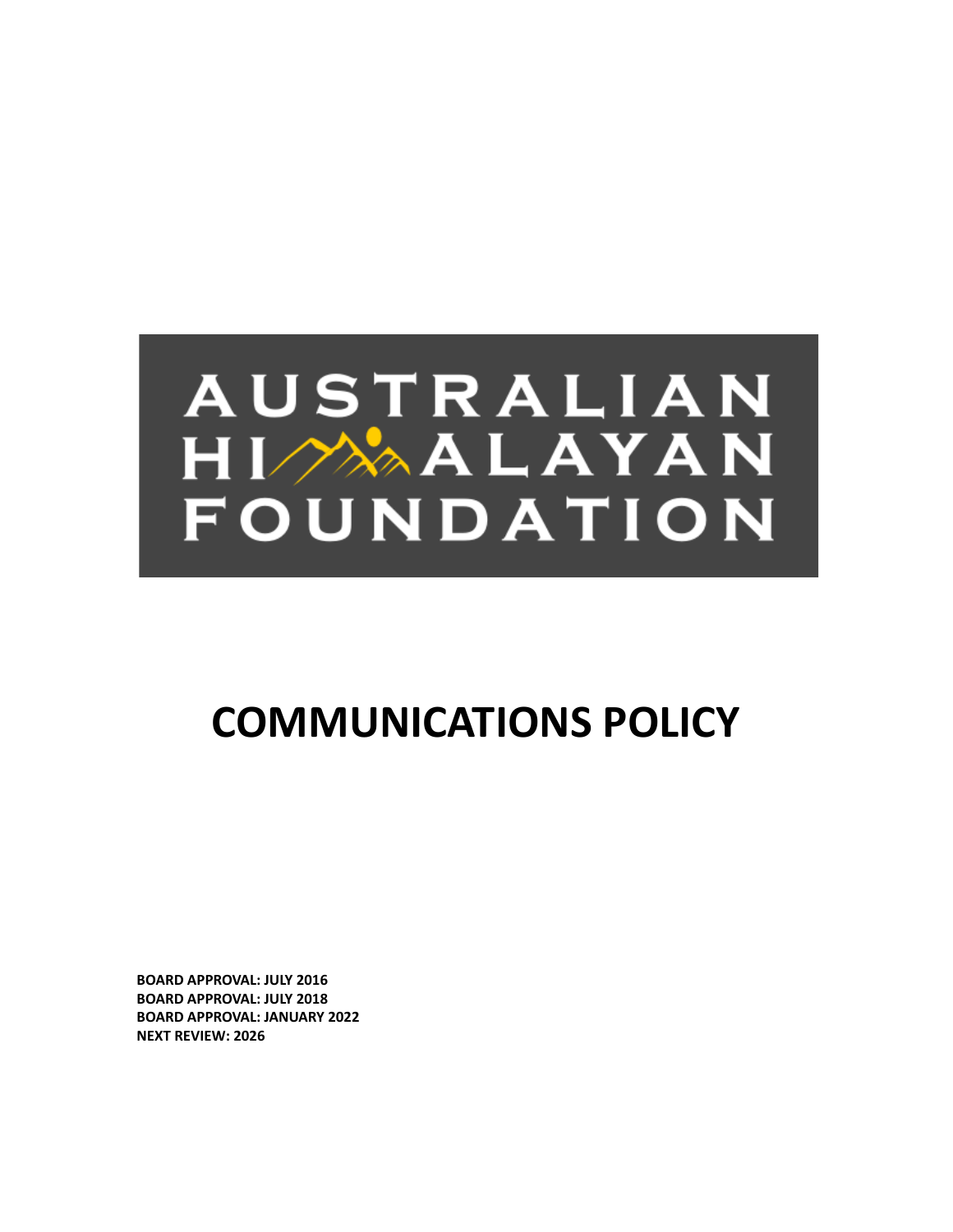#### **1. INTRODUCTION**

By collecting and sharing stories, images and videos about the people we work with, the Australian Himalayan Foundation can raise awareness about communities in the Himalaya, the type of work we do, and the impact of our work. In collecting, storing and sharing these images and stories, we have a responsibility to ensure that all content is collected and used ethically, honestly and sensitively, with respect for people's dignity and culture.

The Australian Himalayan Foundation follows relevant guidelines and principles in the ACFID Code of Conduct, Department of Foreign Affairs and Trade requirements, Australian Charities and Not for Profit Commission Standards, the Fundraising Institute of Australia Code of Ethics, and other relevant codes.

#### **2. PURPOSE**

The purpose of this Communications Policy is to provide a framework to ensure all communications, media and other public information published by and/or about the Australian Himalayan Foundation (AHF) and our work upholds our commitment to integrity, inclusivity and respect for all.

#### **3. SCOPE**

This Policy applies to all AHF personnel including AHF Board Directors, employees, volunteers, Ambassadors, contractors and program partners. It also applies to individuals or groups engaged on a short-term basis by AHF to assist with capturing, producing, sharing and promoting AHF communications. This includes but is not limited to photographers, visiting donors and fundraisers, and media personnel.

#### **4. GUIDING PRINCIPLES**

**Transparency -** In all communication with the public, AHF will act in an honest and transparent way. AHF will share appropriate information, in a timely and accessible manner, such as use of donated funds, financial statements and reports. We will not embellish, exaggerate, manipulate or alter meaning, facts, or context.

**Inclusivity -** AHF is committed to accounting for cultural and social sensitivities in its communications and will be inclusive and respectful of all the people it works with.

**Compliance -** All documents produced, for both internal uses and wider circulation, will comply with appropriate State and Federal laws, Department of Foreign Affairs and Trade (DFAT) policies and requirements, the ACFID Code of Conduct and Fundraising Charter, and the Fundraising Institute of Australia's Fundraising Code.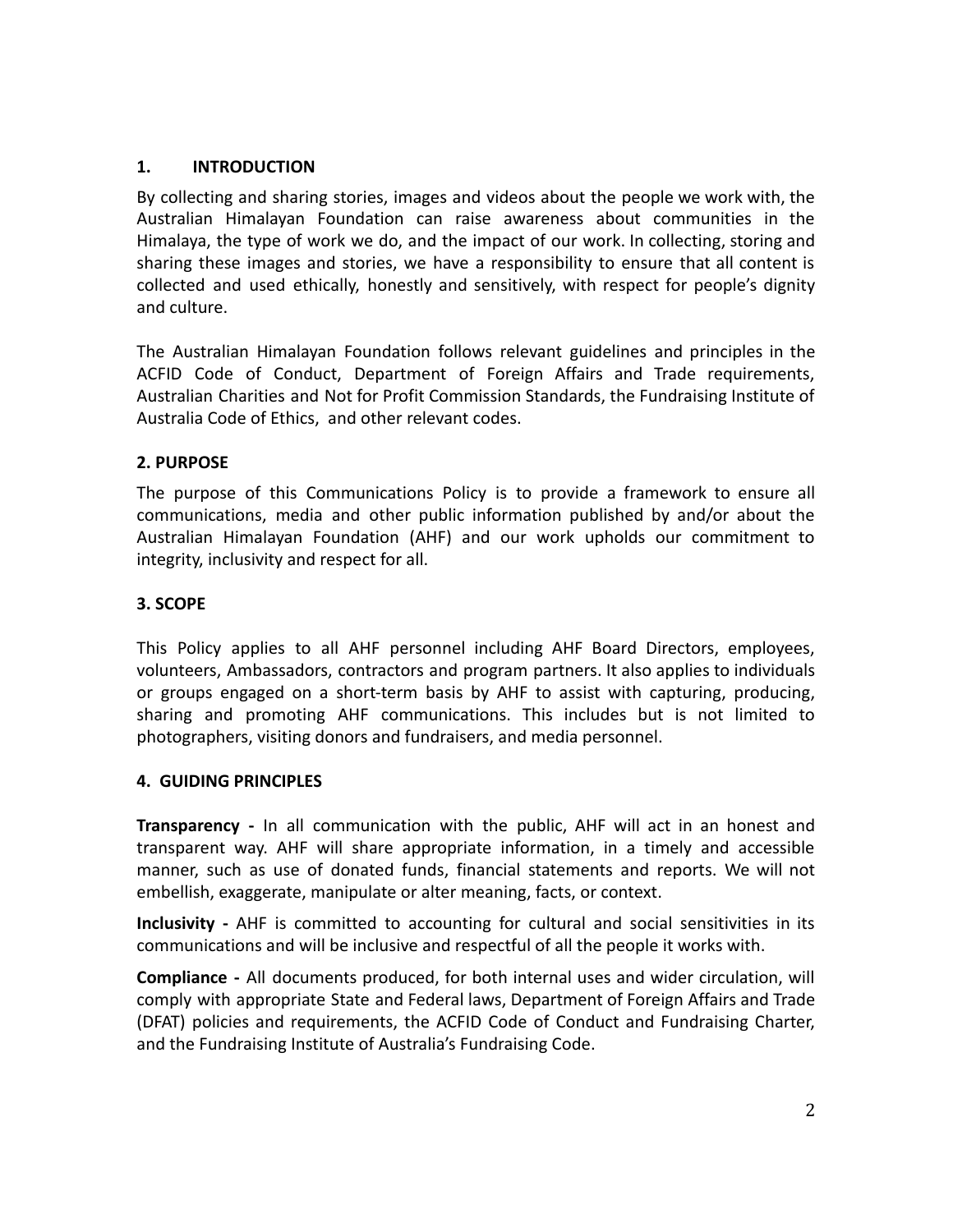**Integrity -** AHF is committed to the values of partnership, respect and honesty and to the long-term effectiveness of aid and development. All public materials will be accurate and of high quality.

**Consensual** - AHF ensures that the use of images and messages portraying primary stakeholders is appropriate, accurate and consensual in line with AHF Guidelines (see below). (Refer to Annex A: *AHF Guidelines for the Use of Images and Messages)*.

#### **5. GUIDELINES**

#### **5.1 Collecting stories and images**

- All AHF Directors, employees, volunteers, contractors and program partners must seek the appropriate permission and consent of primary stakeholders before collecting images, taking photos and documenting stories in the field.
- For children (under 18 years old) who are the beneficiaries of AHF-funded programs, permission must be provided by both the child and a parent/ adult guardian. (Refer to Annex B: The AHF Communications Permission Form.)
- In obtaining informed consent, AHF will ensure the person(s) involved understands:
	- Why their image story or personal details are being collected
	- Where and how they will be used and over what period of time
	- That their participation is entirely voluntary
	- That they do not have to be identified if they don't want to be
	- The potential risks and consequences of their image, name and words being published
	- That they may withdraw consent at any time, and that AHF will make all reasonable efforts to give effect to this request
- AHF will not identify a child by name or location in any AHF communications
- Advice should be sought from project partners on the appropriate permissions and on any potential risks related to using images and case studies.

AHF strictly prohibits any direct, unmediated contact between supporters and children (see *AHF Child Safeguarding* policy). All communication must be vetted by AHF to ensure child and supporter protection.

#### **5.2 Storing data, stories and images**

All case study data, stories and imagery will be stored on AHF's file servers and/or in the AHF office. AHF content will be stored with:

- Records of the origins of images and case studies
- Permissions, form of consent and copyright releases
- Key details including name, age, location, date, program association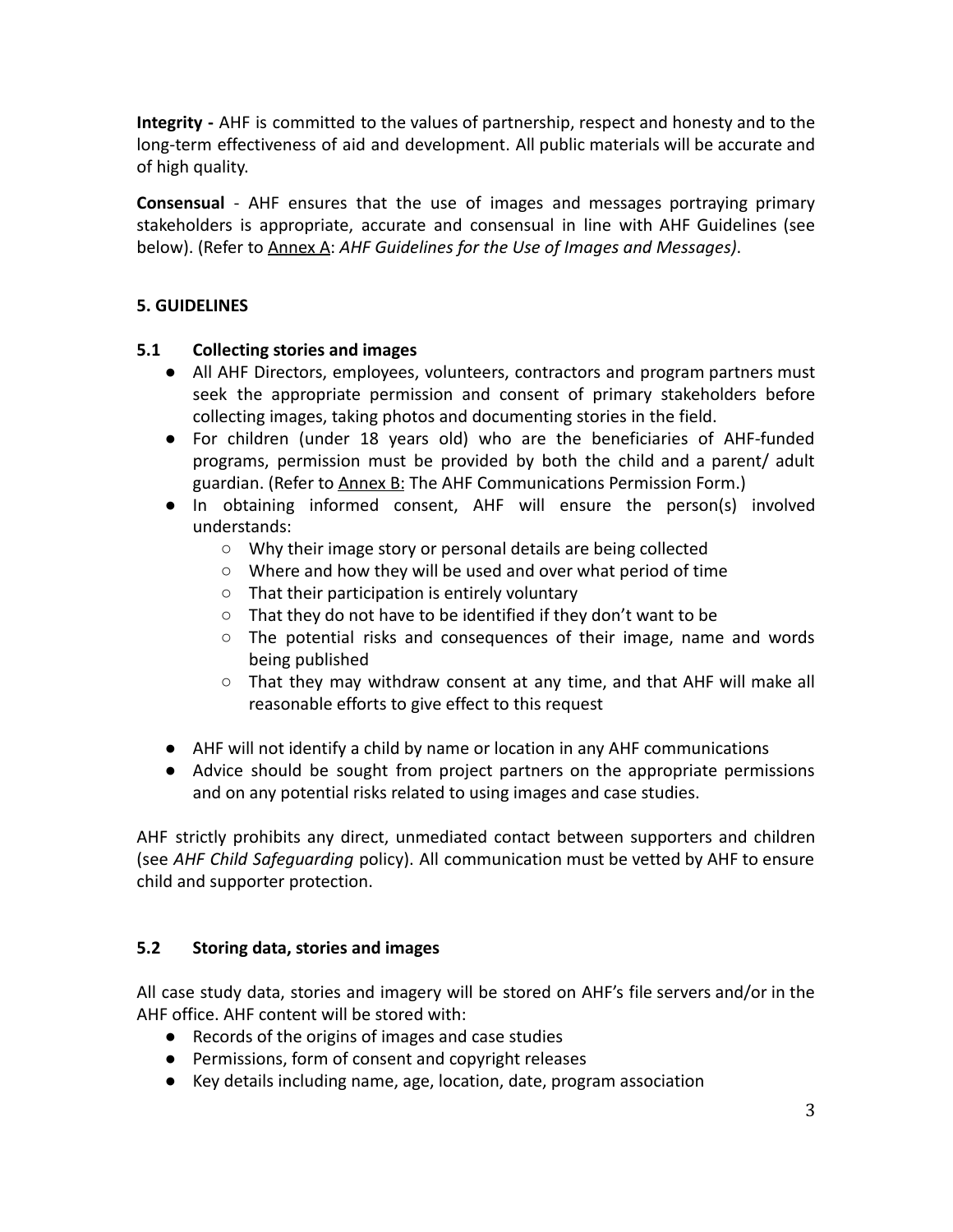● Photo data (such as file labels, meta data or text descriptions) do not reveal information about a child that could identify them, such as their name or location.

#### **5.3 Publishing and sharing data, stories and images**

.

AHF follows internal approval processes to ensure that public materials are checked for quality and accuracy, and they uphold our Guiding Principles (section 4).

When possible, AHF will endeavour to share the communication or publication with the person(s) featured.

#### **5.4. ACCESSIBLE INFORMATION AND STAKEHOLDER ENGAGEMENT**

The Annual Report will be prepared in accordance with the ACFID Code of Conduct guidelines and presented to all Members. AHF will also keep all Members, supporters and the broader community informed of its activities via: donor reports; the news section of the AHF website; quarterly newsletters (*Yakety-Yak*); quarterly Member communications; flyers and brochures; social media activities relating to AHF Ambassadors; and the Annual Report.

These activities maintain and develop support for and involvement in AHF from the Australian community. All publicity, associated press releases, fundraising proposals and other fundraising documentation will be prepared to reflect this Policy and will describe AHF's work and operations with honesty, integrity and accountability.

#### **5.5 FUNDRAISING COMMUNICATIONS**

AHF fundraising communications will clearly state the purpose for which funds are being raised, how money collected will be used, how money collected in excess of the required amount will be spent, and any other information as required by appropriate Federal and State Legislation, the ACFID Fundraising Charter, ACNC Governance Standards, ACNC External Conduct Standards, DFAT standards, and the Fundraising Institute of Australia (FIA) Code of Ethics and Professional Conduct).

Fundraising materials will make a clear distinction between development and non-development activities. Where there is reference to both development and non-development activities, they will be reviewed to ensure that donors are provided with the choice of contributing to development activities only.

Our identity including name, address and Australian Business Number will always be provided on fundraising materials.

#### **5.6. SOCIAL MEDIA**

AHF encourages employees, volunteers, partners and Directors to use social media channels as a way to connect with stakeholders and promote AHF's work. While social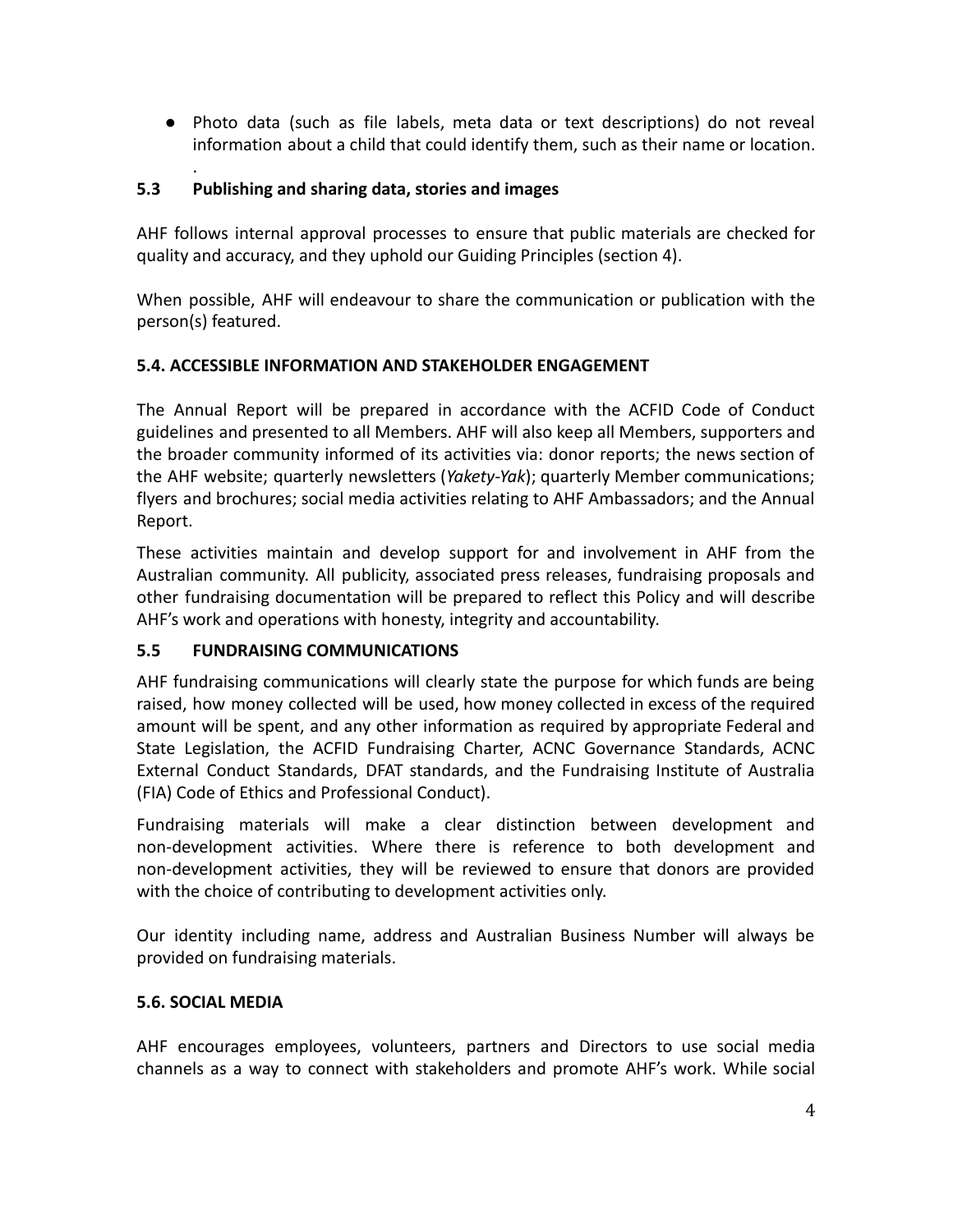media is important and valuable to AHF, there are some risks that should be kept in mind when using these tools.

#### **Protocols**

In social media, the lines can often be blurred between what is public, private, personal or professional. AHF's various social media profiles (Facebook, Instagram and LinkedIn) are part of a conversation between real people. Activity on these platforms will:

- **● Use good judgment** in all situations;
- **Be respectful** and always treat others (including,co-workers, donors, volunteers, partners and beneficiaries) in a positive and considerate manner;
- **Be responsible** and have the best interests of AHF at heart at all times; remain a positive advocate of AHF's work. While employees, volunteers and Directors have the right to express themselves online, they should take individual responsibility for contributions as an AHF representative on AHF channels;
- **Do not post photos without permission** including of children without the permission of a parent or guardian;
- Adhere to a **tone of voice** that is always educational, inclusive, respectful, neutral and empowering;
- **● Be ethical,** although some employees, volunteers, partners and Directors are approved to represent AHF in social media, they must specifically state that the views expressed in their personal posts are their individual views if it is not AHF generated content or messages they are posting; and
- **● Be humble** as AHF's goal is to make a difference to the families, children, and people in the Himalaya, we stay focused on working to make an impact on those that need it most in the Himalaya region.

AHF welcomes constructive feedback and makes best endeavours to respond to comments on AHF social media channels as quickly as possible. However, AHF reserves the right to remove any comments that are inappropriate due to inappropriate language, attacks on a single person or group, unsupported accusations, or spam that explicitly promotes a product or service. The AHF also reserves the right to remove people that don't follow this policy from its social media page and report to Facebook or Instagram if required.

If contact information is available, the AHF will notify comment authors personally to advise that their comments have been removed. AHF reserves the right to ban repeat offenders.

#### **5.7. MEDIA**

The CEO and AHF Chair are the key spokespersons authorised to speak to the media on behalf of AHF. Where information or public comment is requested or required by other AHF personnel, the Head of Fundraising and Communications, or the CEO or AHF Chair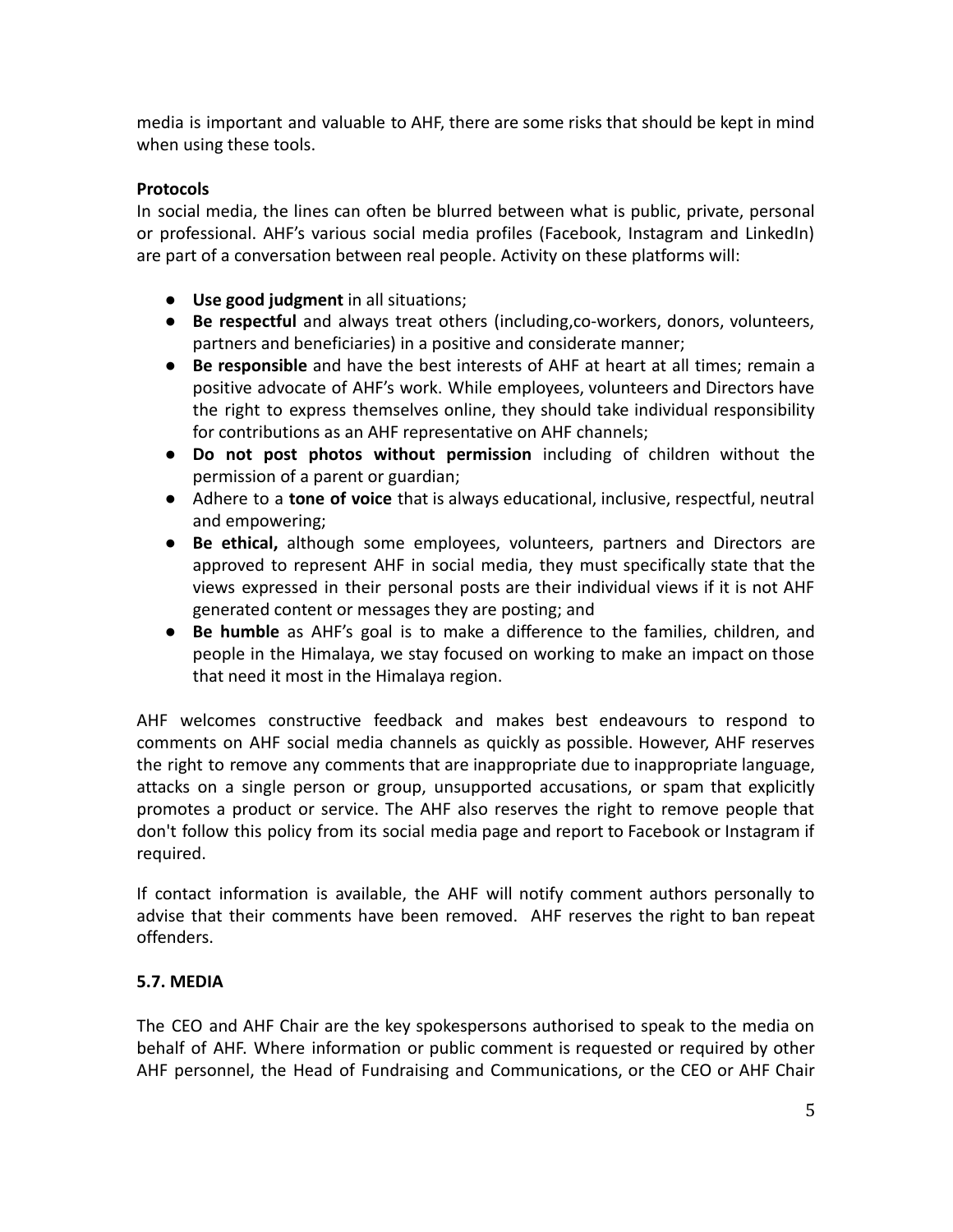shall determine the most appropriate person to respond. Other employees, Board members, Ambassadors and volunteers are advised to ensure they are properly briefed and guided by the Head of Fundraising and Communications, CEO or Board Chair before talking to the media on any issue.

Employees, Board Directors, Ambassadors, volunteers and third parties are encouraged to deliver public presentations that summarise AHF's work and our goals, provided that they make it clear where such presentations are or are not authorised by the Foundation.

Significant statements on behalf of AHF shall be made as authorised by the Head of Fundraising and Communications, CEO or Board Chair as detailed above. It should always be made absolutely clear whether the views put forward regarding any issue relating to AHF are those of the organisation or of an individual. At all times consideration should be given as to how the correspondence may affect AHF's reputation.

Any filming or taping of AHF's programs or of the organisation's proceedings by the media is subject to prior permission by the Head of Fundraising and Communications, CEO or Board Chair.

Where media queries involve requests for information that will require substantial staff resources, such work must be authorised by the CEO. It will usually be necessary to provide information in addition to that which is requested in order to set the facts and figures in context. Requests for detailed information of this nature, whether from the local or national media, should be referred to the Head of Fundraising and Communications.

#### **5.8. COPYRIGHT**

All material created by employees, volunteers and consultants of AHF in the course of their engagement, irrespective of whether it is created using AHF facilities or materials, or during normal working hours, will belong to AHF. What constitutes the course of engagement will be determined by: the employee's/volunteer's position description and usual duties; or the consultant's contract and Terms of Reference.

Employees and volunteers of AHF should ensure that every publication of AHF including any books, newsletters, brochures, reports and computer software contains the following statement:

#### *© Australian Himalayan Foundation, [Year of creation of material]*

#### **5.9. FUNDING PARTNERSHIP RECOGNITION**

AHF is committed to promoting and recognising the Australian Government, private sector and individual donor support for their support of our international projects and programs. Examples include: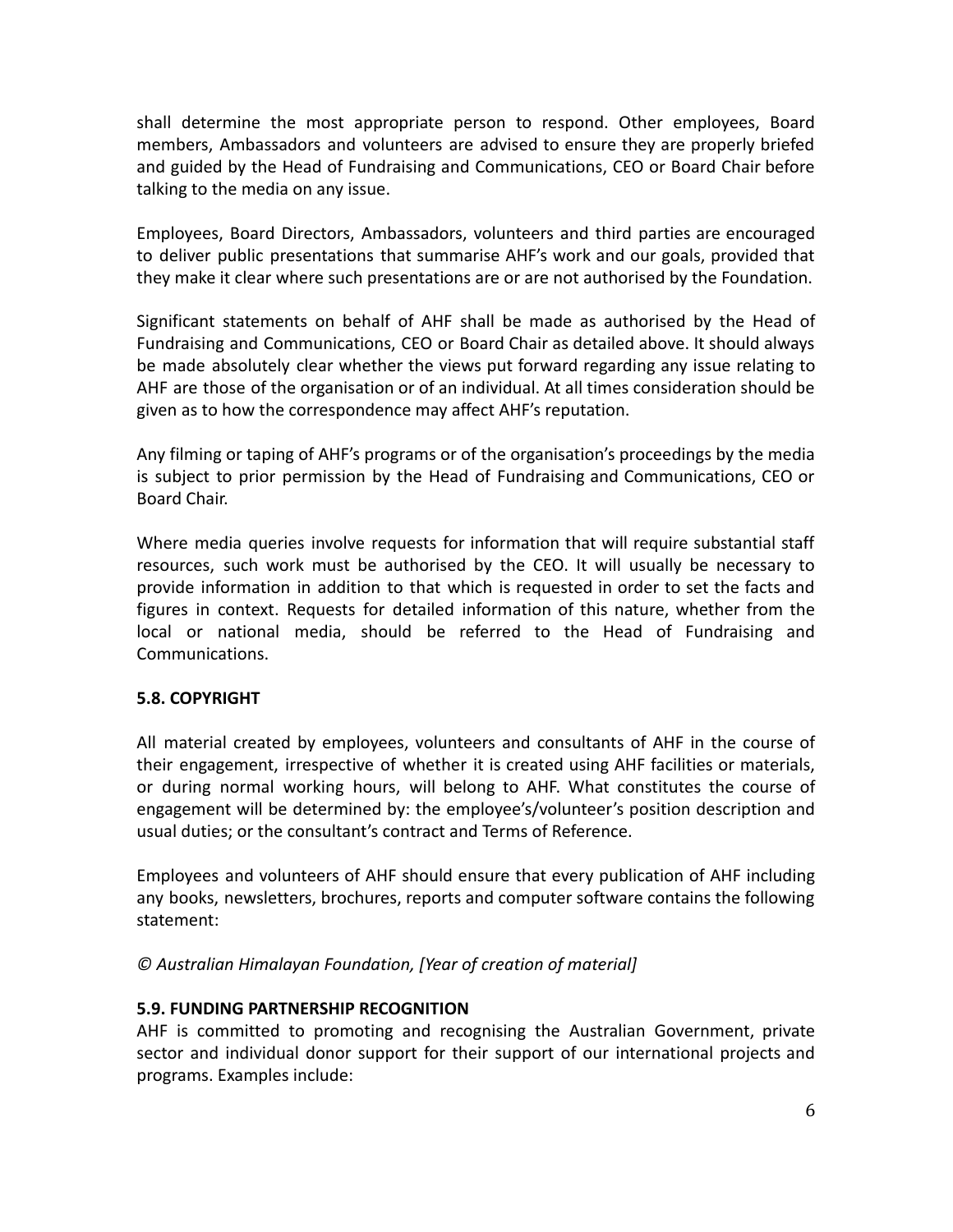- encouraging and inviting visits by Australian officials and major donors;
- keeping Australian Embassy and High Commission personnel informed of work funded by the Australian Government and other major Australian funding bodies;
- ensuring beneficiaries understand where support is coming from;
- labelling and badging of project materials;
- ensuring signage used in-country acknowledges partner support; and
- ensuring that media releases refer to activities and achievements supported by funding partners (unless they have requested anonymity).

Specific approaches for acknowledging the Australian identity and support of the Australian Government, in line with DFAT's *Visual Identity Guidelines*, will include:

- the Australian Aid identifier on the AHF website
- Acknowledgement in quarterly newsletters that feature the ANCP-funded project/s
- all publications including the Annual Report
- Relevant event promotional material
- relevant social, digital media and e-marketing campaigns
- traditional print and radio media where it is permitted and relevant
- other donor reports on ANCP-funded project/s (e.g. for corporate donors end of financial year reports, end of project reports, and annual reports).

A wide range of activities (for example speeches at AHF supporter events, the work of AHF Ambassadors, and individuals involved in AHF fundraising treks) will represent a range of platforms to acknowledge the support of the Australian Government.

AHF will meet all requirements under DFAT contracts. This includes notification to DFAT whenever we become aware of information that may pose a reputational risk to AHF, its program or to DFAT as soon as AHF becomes aware of such information.

#### **5.10**. **IN-COUNTRY PARTNERS**

All program and project partners will be requested to comply with this Communications Policy through *Project Agreements.* AHF will provide partners with training and support to ensure they understand and can comply with their obligations regarding transparency and communication. Program partners are also supported in the development of their own policies and procedures for the collection and use of images and stories.

If partners are collecting images from the field, then AHF Communications Permission Form should be used. All communications developed by partners should reflect the above guidelines and all activities must be communicated to the public and the communities in which they work in an accurate and honest fashion.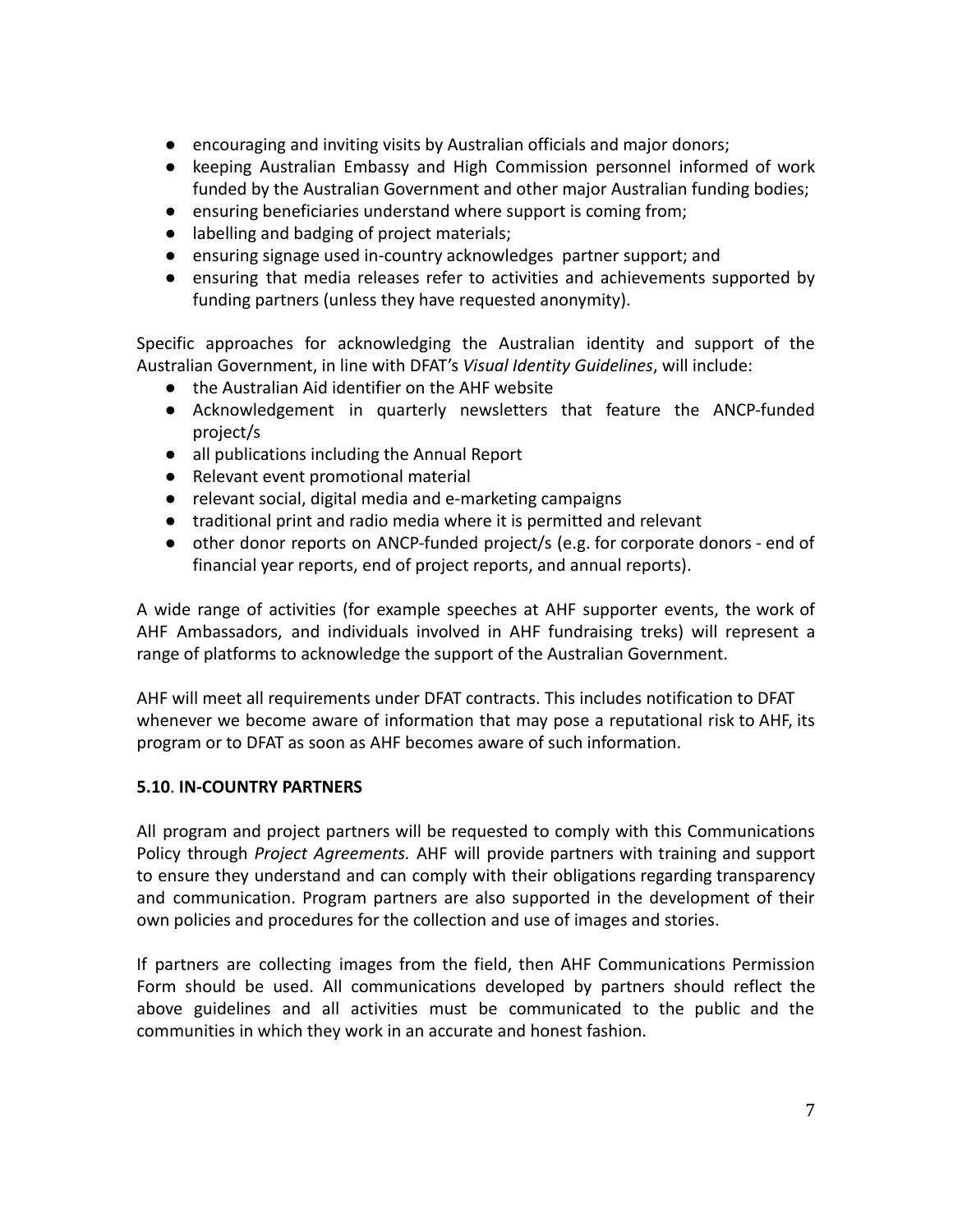AHF partners that receive ANCP funding will acknowledge the support of DFAT, and will follow DFAT's *Visual Identity Guidelines,* in public communications such as press releases, newsletters, annual reports, websites and project signage.

AHF will seek to ensure that program partners make a separation between development and non-development activities in fundraising material, other public communications and in program reporting. Ongoing dialogue between AHF and its partners will reinforce the definitions of development and non-development activities and the need for a separation between development and non-development activities.

#### **5.11. COMPLAINTS**

AHF welcomes feedback from all stakeholders, including our members, supporters, the Australian community, and partners and primary stakeholders in the countries in which it works. AHF's *Complaints and Whistleblowing Policy* and Complaints Handling Procedures will be made available on the AHF website. In other key communications, such as the Annual Report, AHF will ensure it is clear how complaints may be lodged.

Further, as AHF adheres to the ACFID Code of Conduct, it draws to the attention of its donors, supporters and members of the public that complaints can be made directly to ACFID if it is believed that AHF has breached any aspect of the ACFID Code of Conduct.

#### **6. ROLES AND RESPONSIBILITIES**

**AHF's Board Directors** are ultimately accountable for this Policy and all AHF organisational policies.

**AHF's CEO** has prime responsibility for ensuring that:

- Board Directors, employees, volunteers, Ambassadors, contractors, program partners and other representatives are familiar with their obligations under this Policy; and
- any breaches of this Policy are dealt with appropriately.

#### **AHF Employees**

The Head of Fundraising and Communications has primary responsibility for ensuring that all AHF publications and communications are accurate, up-to-date, accessible, respectful and compliant with this Communications Policy, and other related AHF policies (such as the *Child Safeguarding Policy; Privacy Policy* and *Development and Non-Development Policy*).

The Head of Fundraising and Communications also ensures that all public communications and all fundraising practices are developed in line with the ACFID Fundraising Charter, ACNC Governance Standards, ACNC External Conduct Standards, the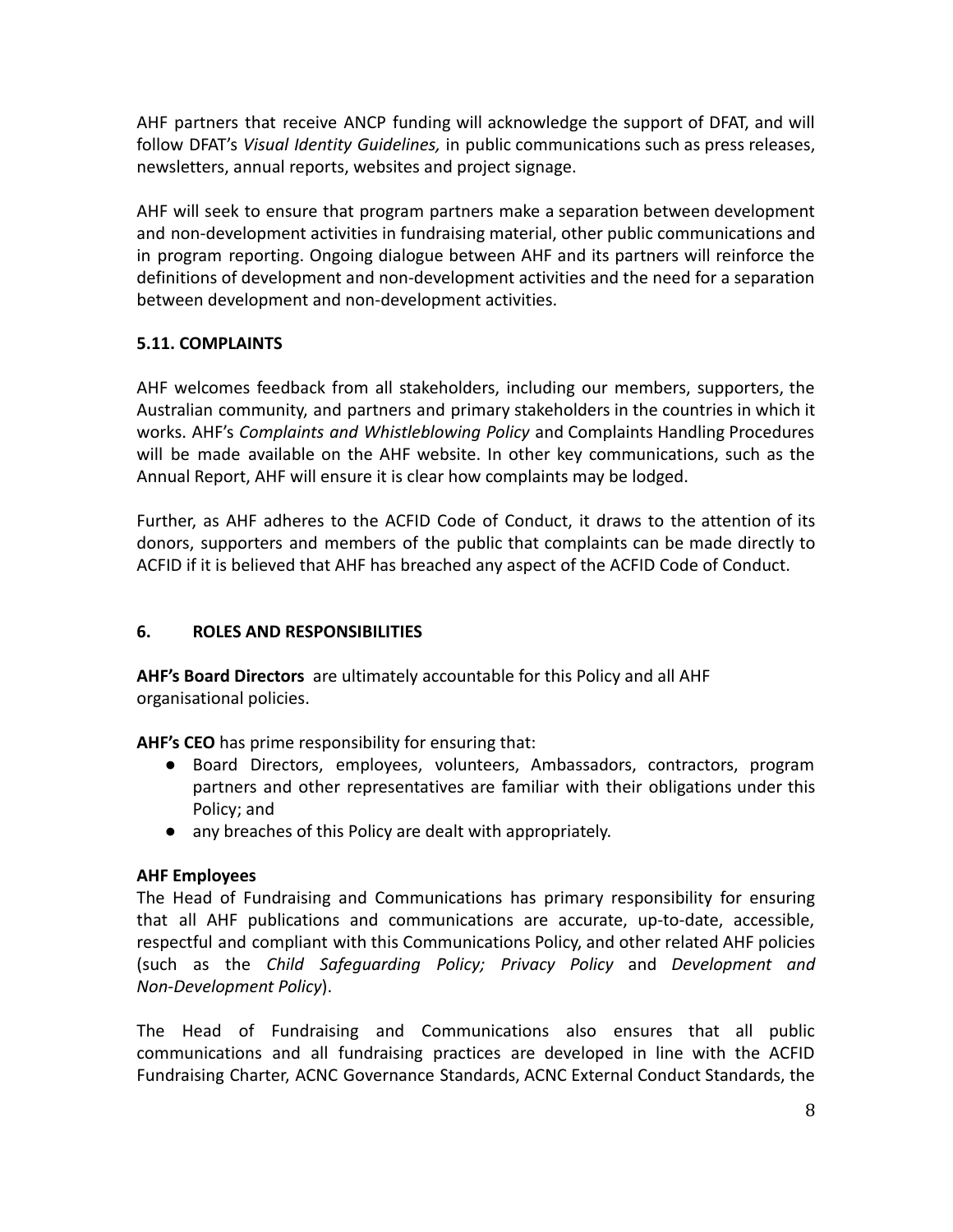Fundraising Institute of Australia (FIA) Code of Ethics and Professional Conduct, and DFAT Standards.

All employees have a particular role in being aware of how they represent AHF in public. This includes the need to exercise good judgement and common sense in publishing on social media and always taking care not to purport to be representing the views of AHF. Employees are accountable for what they communicate.

#### **REVIEW OF POLICY**

AHF's Communications Policy will be formally reviewed every five years to assess its relevance and effectiveness and ensure it meets current standards and legislation. The Head of Fundraising and Communications will manage the review.

#### **LEGISLATIVE AND REGULATORY FRAMEWORK**

- Australian Privacy Act 1988
- ACFID Code of Conduct and Fundraising Charter
- The Fundraising Institute Australia (FIA) Code
- ACNC Governance Standards and External Conduct Standards
- DFAT Child Protection policy and associated guidelines
- DFAT Guidelines, Logo and Style Guide, and ANCP Manual

#### **AHF Related Documents**

AHF Privacy Policy

AHF Complaints and Whistleblowing Policy, and Complaints Handling Procedures

AHF Development and Non-Development Policy

AHF Child Safeguarding Policy

AHF Prevention of Sexual Exploitation and Abuse Policy

AHF Conflict of Interest Policy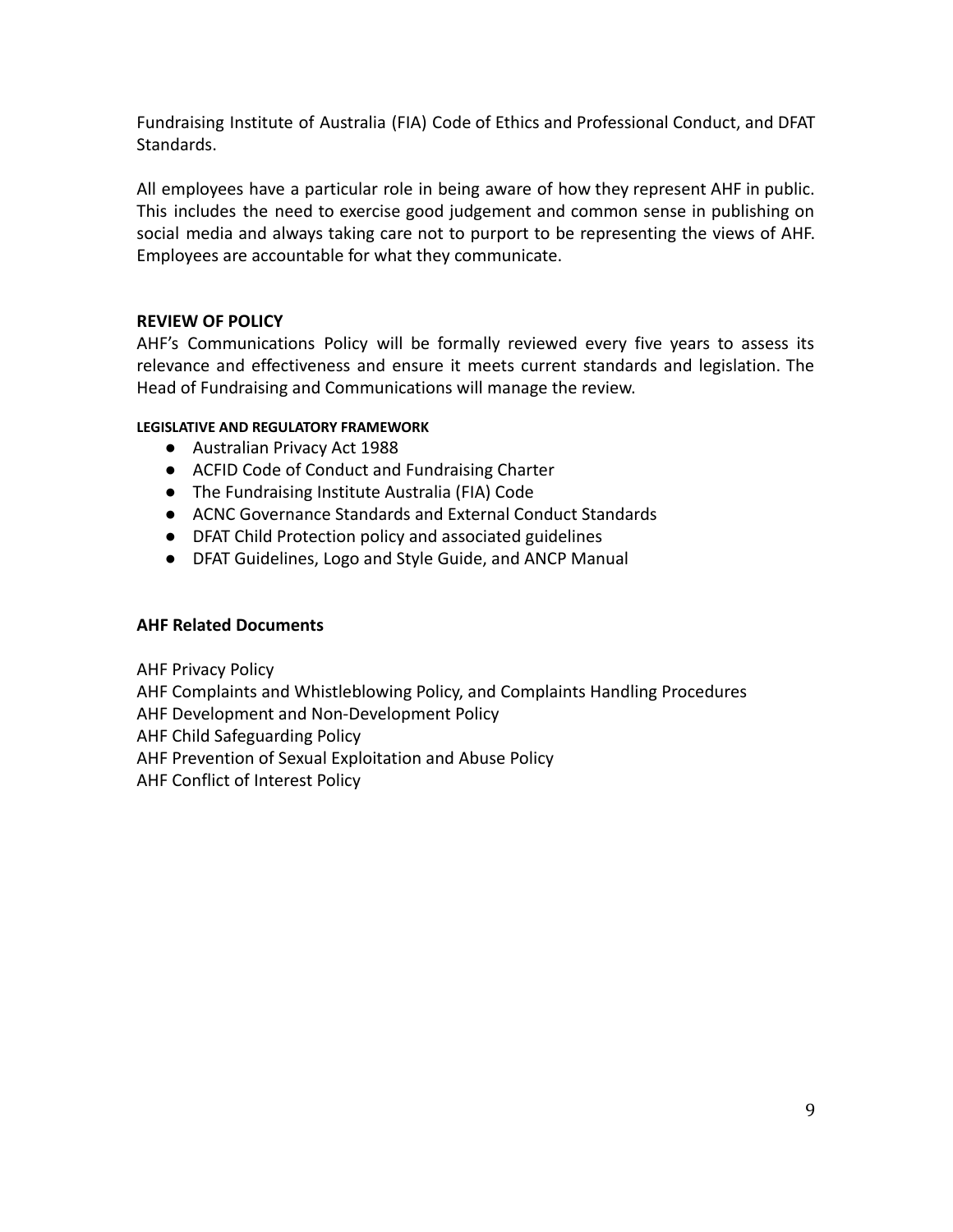#### **ANNEX A: AHF Guidelines for the Use of Images and Messages**

- **●** Present photographs, films, videos, DVDs and messages of women and men, boys and girls in a respectful manner, honestly portraying their personal experience and context and as partners in the development process.
- Avoid images or messages that manipulate the story to portray people in a pitiful way.
- Inform key persons in images of what the image is being used for and obtain their permission
- When photographing or filming a child, please obtain the permission of the child and if possible a parent/guardian. See point below regarding children who are part of an AHF-funded activity.
- If a child being photographed is part of an AHF-funded activity, informed consent must be obtained from both the child and a parent/adult guardian\* - preferably before photographing or filming; definitely before using. $1$  See Annex B: AHF Communications Permissions Form.
- Portray children (under 18 years old) positively as part of their community and in a dignified and respectful manner.
- Do not create images of children where they are not adequately clothed and in poses that could be seen as sexually suggestive.
- Ensure images are honest representations of the context and facts.
- Ensure file labels, meta data or text descriptions do not reveal identifying information about a child when sending images electronically or publishing images in any form.
- Portray participants in activities which reflect their daily lives.
- Convey the context and complexity of the situations in which local people live. Images of people in vulnerable situations should focus more on the reasons for and the context of a situation, rather than on an individual's suffering.
- Honestly portray the diversity of local people including age, disability and other marginalised groups.
- Show some examples of the kinds of materials that are produced so that those involved understand how their personal details and story might be used.
- Ensure that the identification of or use of images of local people will not bring them into any danger.
- Take care to ensure local traditions or restrictions for reproducing personal images are adhered to before photographing or filming a child.
- Ensure that those whose situation is being represented have the opportunity to communicate their stories themselves. E.G. Use local spokespersons to show that local people are actively involved in development or humanitarian work.

 $1$  Common sense should apply - a very small child will not be able to give written or verbal informed consent for their image to be taken or filmed. Therefore, the child's parent or guardian must provide the informed consent on their behalf. If an older child gives informed consent for their image to be taken or filmed, their parent or guardian must also give their informed consent.

Note also, a "guardian" does not mean any adult that may be associated with the child. For example, a guardian is not a teacher or principal.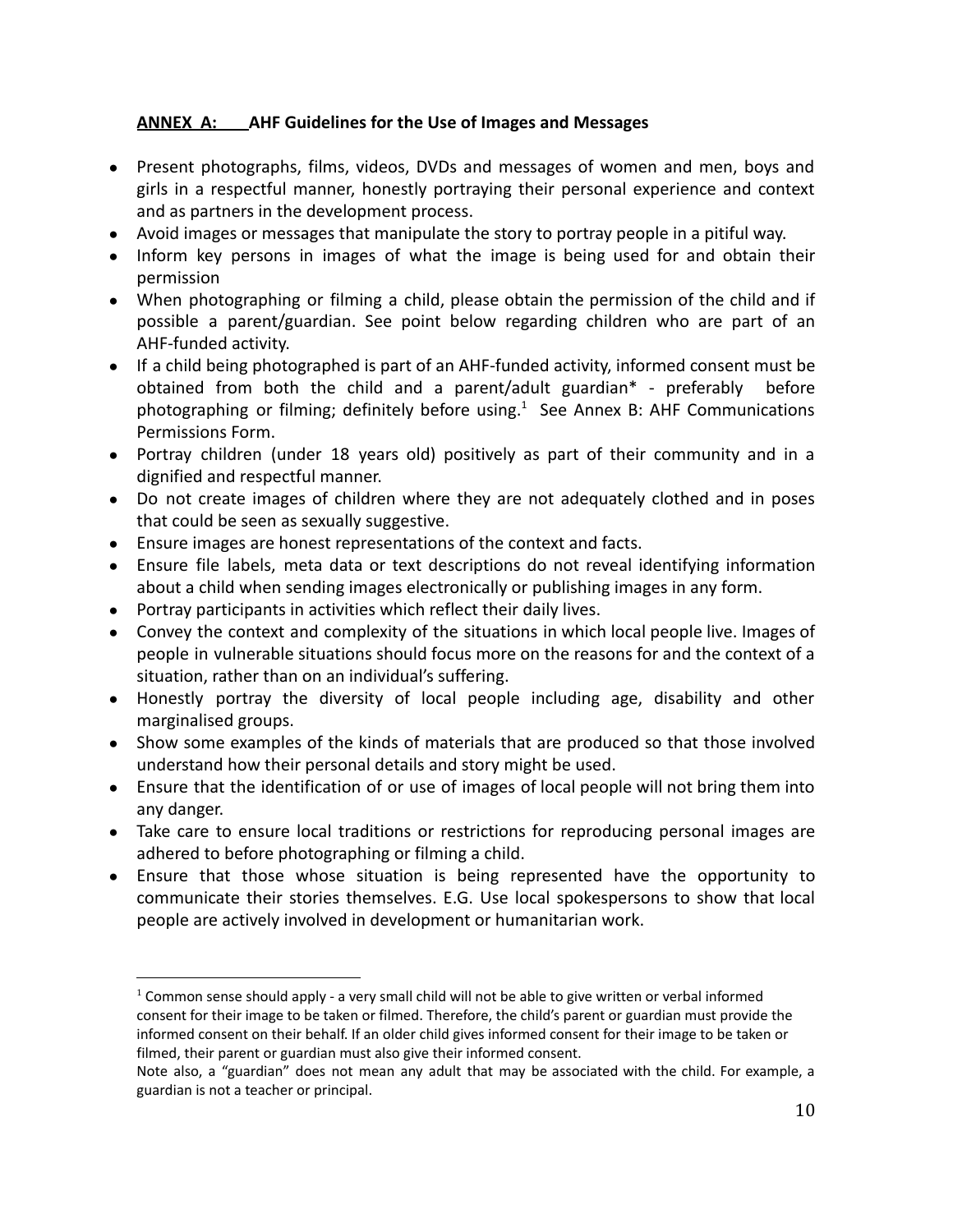### ANNEX B: **AHF Communications Permission Form CHANGE STORY AND VIDEO FOOTAGE – PERMISSION TO PUBLISH**

For children (below the age of 18), who are beneficiaries of an AHF-funded project, please obtain permission from the child and the parent/ guardian (in writing or verbally), and also follow the guidelines in Annex A above.

| Partner and project:             |       |  |
|----------------------------------|-------|--|
| Community/location:              |       |  |
| Interviewee Name: <sup>2</sup>   |       |  |
| Pseudonym required? <sup>3</sup> |       |  |
| Address/contact:                 |       |  |
| Interviewer:                     | Date: |  |

I give consent for my / my child's story and all still and moving images of me/ my child to be:

- used by AUSTRALIAN HIMALAYAN FOUNDATION for educational, fundraising, promotional and marketing material; and/or
- provided to any third party, including but not limited to partners, media organisations and not-for-profit organisations for the purposes of communicating, promoting and marketing the Australian Himalayan Foundation works.
- The stories and images may be used in various media formats including online media, social media, print, newspaper, report, video, public displays, television and electronic means of communication (eg. email) and in any edited form. I

 $2$  For children (under 18) in AHF-funded projects, list the name/s, and the name/s of the parent/guardian signing for them.

 $3$  If possible, in the interview check with the person or their parent/guardian if a pseudonym is required. Even if declined, before publication re-check with the partner/interviewee if anonymity is required.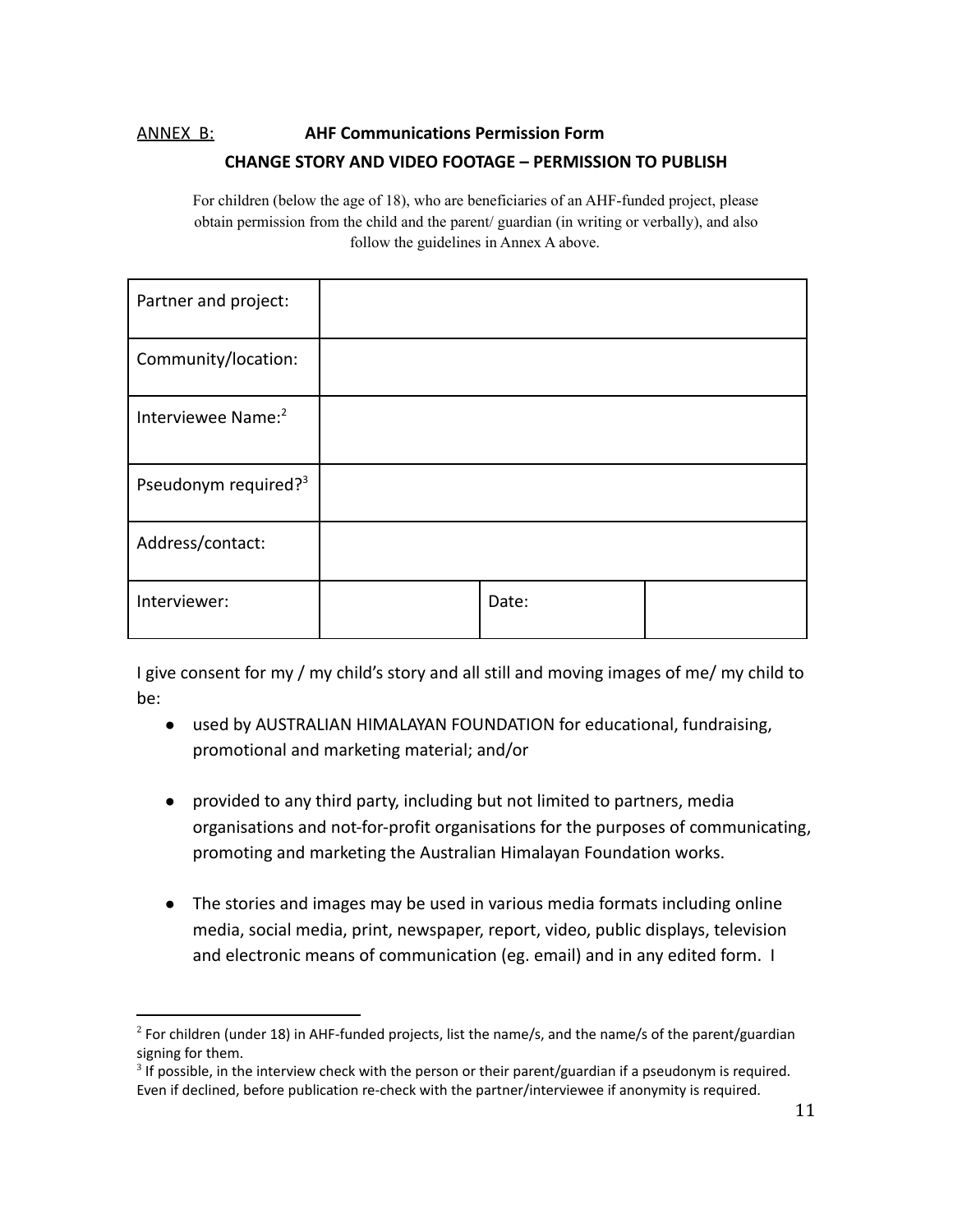waive any rights and claims, present and future, to any fees or royalties or other benefits whatsoever for or in connection with the use of the Images.

- I understand that my involvement with Australian Himalayan Foundation's work will not be affected by my decision to give or refuse permission.
- If I wish to withdraw permission for my / my child's story and/or images to be used, I must inform the Australian Himalayan Foundation. I understand that if I withdraw permission, the Australian Himalayan Foundation will cease any future new publication or use of the story and images, but they may appear in printed and electronic material which has already been produced or disseminated.
- I understand that the Australian Himalayan Foundation will make all reasonable efforts to ensure that any use of my / my child's story and images will be used sensitively and will comply with the Australian Himalayan Foundation's Communication Policy and values by upholding my / my child's dignity and protecting me / my child. The Australian Himalayan Foundation will ensure images and stories are accurate and authentic, and where sensitivities exist, anonymity will be used.
- If AHF staff or representatives are using a camera with an in-built location identifier, we will ensure it is turned off prior to taking the photograph.
- AHF will always ask your permission before we take your/ your child's photograph or interview you/them. If you do not want photos taken or to be recorded, you/ your child will not be photographed or recorded.

| have read or had explained to me the information about photographs, videos<br>and audio recordings. | No<br>Yes |
|-----------------------------------------------------------------------------------------------------|-----------|
|                                                                                                     |           |
| Are you happy for you/ your child to be photographed or recorded?                                   | Yes<br>No |